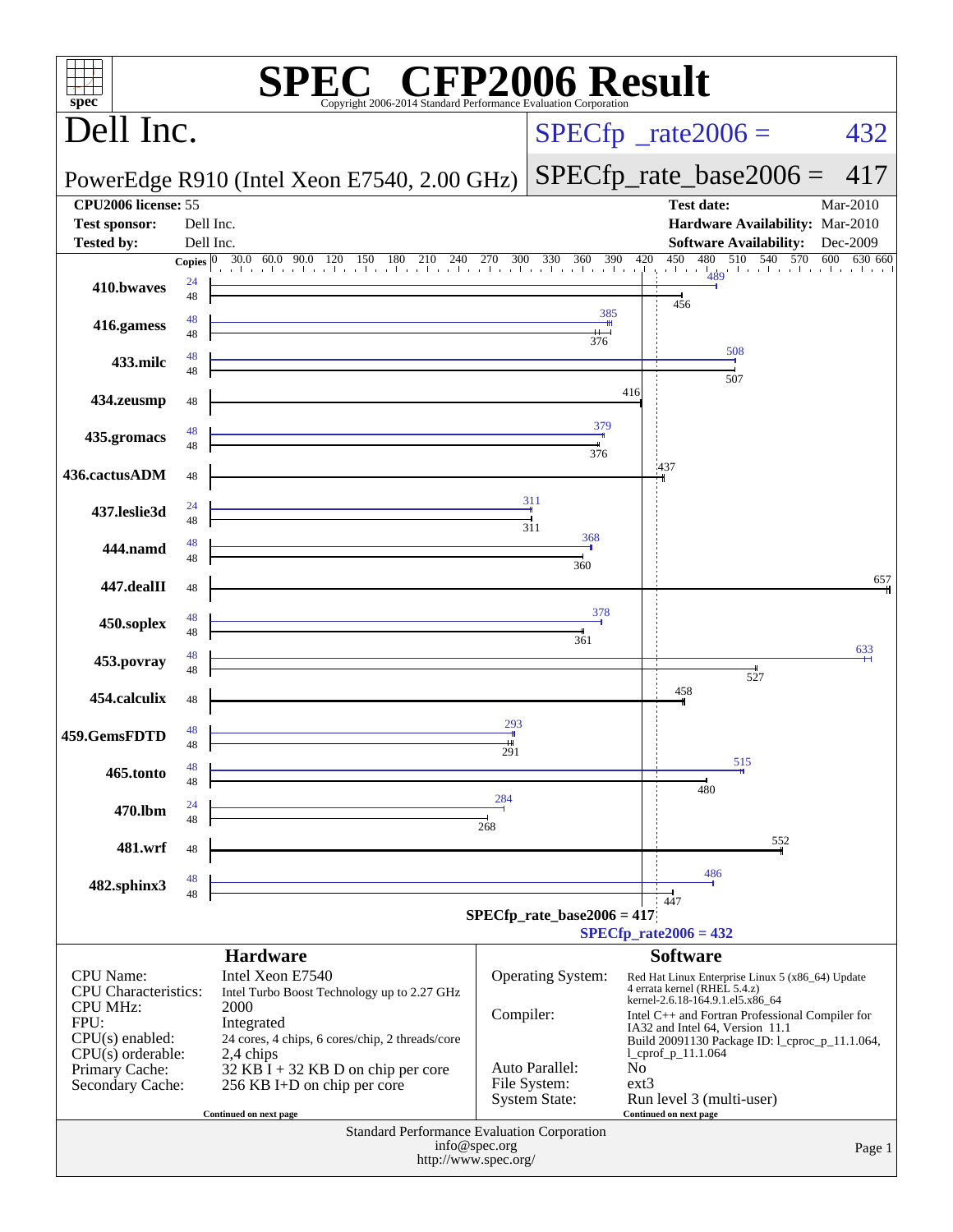

## Dell Inc.

#### $SPECTp_rate2006 = 432$

#### PowerEdge R910 (Intel Xeon E7540, 2.00 GHz)

[SPECfp\\_rate\\_base2006 =](http://www.spec.org/auto/cpu2006/Docs/result-fields.html#SPECfpratebase2006) 417 **[CPU2006 license:](http://www.spec.org/auto/cpu2006/Docs/result-fields.html#CPU2006license)** 55 **[Test date:](http://www.spec.org/auto/cpu2006/Docs/result-fields.html#Testdate)** Mar-2010 **[Test sponsor:](http://www.spec.org/auto/cpu2006/Docs/result-fields.html#Testsponsor)** Dell Inc. **[Hardware Availability:](http://www.spec.org/auto/cpu2006/Docs/result-fields.html#HardwareAvailability)** Mar-2010 **[Tested by:](http://www.spec.org/auto/cpu2006/Docs/result-fields.html#Testedby)** Dell Inc. **[Software Availability:](http://www.spec.org/auto/cpu2006/Docs/result-fields.html#SoftwareAvailability)** Dec-2009

[L3 Cache:](http://www.spec.org/auto/cpu2006/Docs/result-fields.html#L3Cache) 18 MB I+D on chip per chip<br>Other Cache: None [Other Cache:](http://www.spec.org/auto/cpu2006/Docs/result-fields.html#OtherCache) [Memory:](http://www.spec.org/auto/cpu2006/Docs/result-fields.html#Memory) 256 GB (64 x 4 GB DDR3-1066 QR RDIMM, CL7, ECC) [Disk Subsystem:](http://www.spec.org/auto/cpu2006/Docs/result-fields.html#DiskSubsystem) 1 x 300 GB 10000 RPM SAS 6Gb [Other Hardware:](http://www.spec.org/auto/cpu2006/Docs/result-fields.html#OtherHardware) None

| <b>Base Pointers:</b><br>Peak Pointers:<br>Other Software: |
|------------------------------------------------------------|
|                                                            |
|                                                            |

64-bit 32/64-bit Binutils 2.18.50.0.7.20080502

| <b>Results Table</b>                                                                                     |               |                |            |                |             |                |                 |               |                |              |                |              |                |              |
|----------------------------------------------------------------------------------------------------------|---------------|----------------|------------|----------------|-------------|----------------|-----------------|---------------|----------------|--------------|----------------|--------------|----------------|--------------|
|                                                                                                          | <b>Base</b>   |                |            |                | <b>Peak</b> |                |                 |               |                |              |                |              |                |              |
| <b>Benchmark</b>                                                                                         | <b>Copies</b> | <b>Seconds</b> | Ratio      | <b>Seconds</b> | Ratio       | <b>Seconds</b> | Ratio           | <b>Copies</b> | <b>Seconds</b> | <b>Ratio</b> | <b>Seconds</b> | <b>Ratio</b> | <b>Seconds</b> | <b>Ratio</b> |
| 410.bwayes                                                                                               | 48            | 1430           | 456        | 1429           | 456         | 1431           | 456             | 24            | 667            | 489          | 666            | 490          | 667            | 489          |
| 416.gamess                                                                                               | 48            | 2524           | 372        | 2499           | 376         | 2430           | 387             | 48            | 2446           | 384          | 2423           | 388          | 2439           | 385          |
| $433$ .milc                                                                                              | 48            | 868            | 507        | 869            | 507         | 869            | 507             | 48            | 868            | 508          | 868            | 507          | 867            | 508          |
| 434.zeusmp                                                                                               | 48            | 1050           | 416        | 1050           | 416         | 1048           | 417             | 48            | 1050           | 416          | 1050           | 416          | 1048           | 417          |
| 435.gromacs                                                                                              | 48            | 912            | 376l       | 915            | 375         | 911            | 376             | 48            | 903            | 379          | 904            | 379          | 900            | 381          |
| 436.cactusADM                                                                                            | 48            | 1306           | 439        | 1311           | 437         | 1312           | 437             | 48            | 1306           | 439          | 1311           | 437          | 1312           | 437          |
| 437.leslie3d                                                                                             | 48            | 1451           | 311        | 1450           | 311         | 1454           | 31 <sub>0</sub> | 24            | 725            | 311          | 725            | 311          | 730            | 309          |
| 444.namd                                                                                                 | 48            | 1069           | 360        | 1070           | 360         | 1070           | <b>360</b>      | 48            | 1043           | 369          | 1049           | 367          | 1046           | 368          |
| 447.dealII                                                                                               | 48            | 836            | 657        | 835            | 658         | 839            | 654             | 48            | 836            | 657          | 835            | 658          | 839            | 654          |
| $450$ .soplex                                                                                            | 48            | 1109           | 361        | 1114           | 359         | 1109           | 361             | 48            | 1059           | 378          | 1059           | 378          | 1060           | 378          |
| 453.povray                                                                                               | 48            | 484            | 527        | 483            | 529         | 485            | 527             | 48            | 400            | 639          | 404            | 633          | 404            | 633          |
| 454.calculix                                                                                             | 48            | 864            | 459        | 868            | 456         | 865            | 458             | 48            | 864            | 459          | 868            | 456          | 865            | 458          |
| 459.GemsFDTD                                                                                             | 48            | 1752           | 291        | 1768           | 288         | 1739           | 293             | 48            | 1731           | 294          | 1744           | 292          | 1736           | 293          |
| 465.tonto                                                                                                | 48            | 984            | <b>480</b> | 983            | 480         | 986            | 479             | 48            | 918            | 515          | 916            | 516          | 922            | 512          |
| 470.1bm                                                                                                  | 48            | 2461           | 268        | 2464           | 268         | 2464           | 268             | 24            | 1162           | 284          | 1162           | 284          | 1162           | 284          |
| 481.wrf                                                                                                  | 48            | 972            | 552        | 970            | 553         | 972            | 552             | 48            | 972            | 552          | 970            | 553          | 972            | 552          |
| $482$ .sphinx $3$                                                                                        | 48            | 2092           | 447        | 2091           | 447         | 2093           | 447             | 48            | 1927           | 486          | 1924           | 486          | 1923           | 487          |
| Results appear in the order in which they were run. Bold underlined text indicates a median measurement. |               |                |            |                |             |                |                 |               |                |              |                |              |                |              |

#### **[Submit Notes](http://www.spec.org/auto/cpu2006/Docs/result-fields.html#SubmitNotes)**

The config file option 'submit' was used. numactl was used to bind copies to the cores

#### **[Operating System Notes](http://www.spec.org/auto/cpu2006/Docs/result-fields.html#OperatingSystemNotes)**

'ulimit -s unlimited' was used to set the stacksize to unlimited prior to run

#### **[Platform Notes](http://www.spec.org/auto/cpu2006/Docs/result-fields.html#PlatformNotes)**

 vm.zone\_reclaim\_mode = 1 in /etc/sysctl.conf file BIOS Settings: Power Management = Maximum Performance (Default = Active Power Controller)

> Standard Performance Evaluation Corporation [info@spec.org](mailto:info@spec.org) <http://www.spec.org/>

Page 2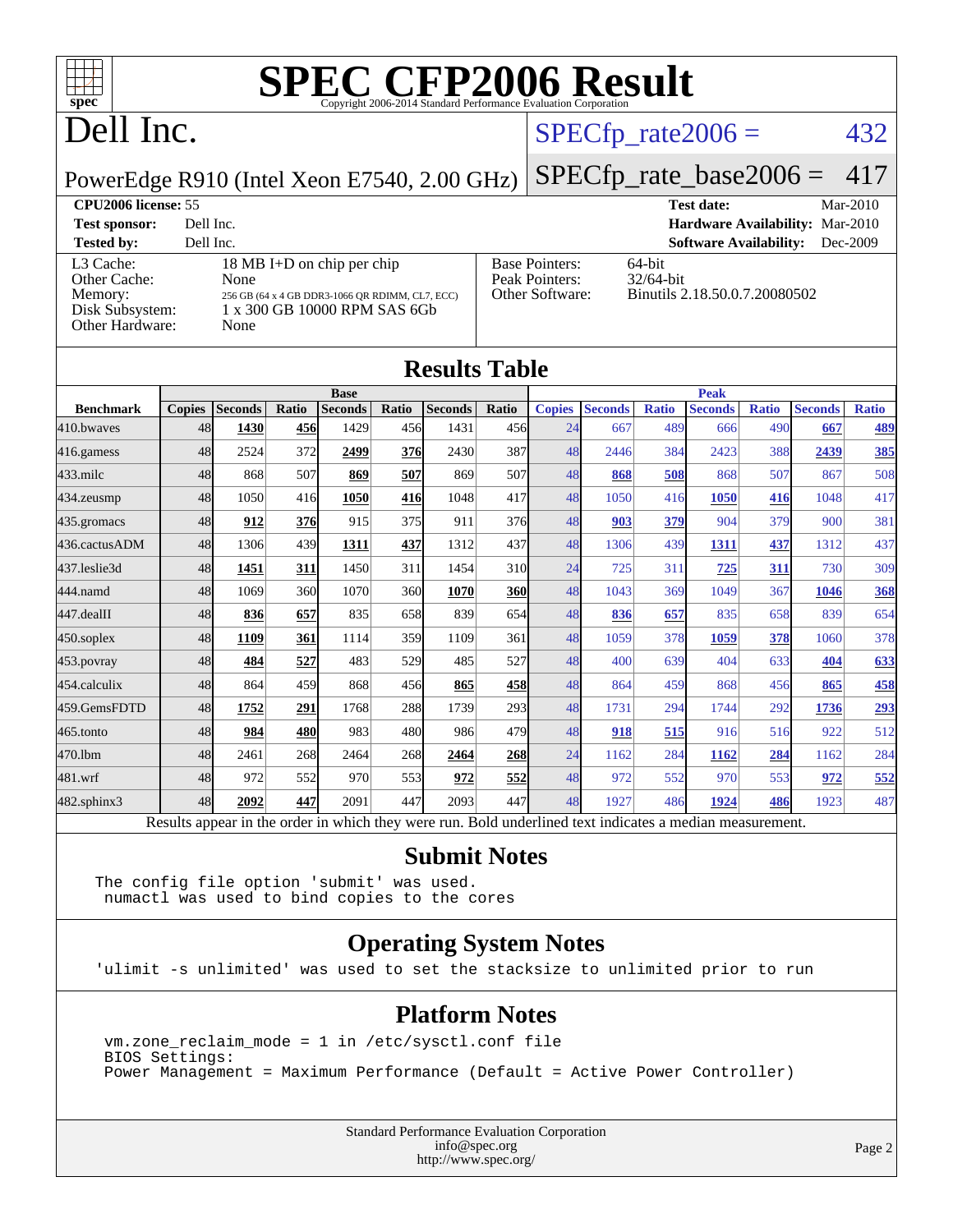

## Dell Inc.

 $SPECTp_rate2006 = 432$ 

PowerEdge R910 (Intel Xeon E7540, 2.00 GHz) [SPECfp\\_rate\\_base2006 =](http://www.spec.org/auto/cpu2006/Docs/result-fields.html#SPECfpratebase2006) 417

**[Tested by:](http://www.spec.org/auto/cpu2006/Docs/result-fields.html#Testedby)** Dell Inc. **[Software Availability:](http://www.spec.org/auto/cpu2006/Docs/result-fields.html#SoftwareAvailability)** Dec-2009

**[CPU2006 license:](http://www.spec.org/auto/cpu2006/Docs/result-fields.html#CPU2006license)** 55 **[Test date:](http://www.spec.org/auto/cpu2006/Docs/result-fields.html#Testdate)** Mar-2010 **[Test sponsor:](http://www.spec.org/auto/cpu2006/Docs/result-fields.html#Testsponsor)** Dell Inc. **[Hardware Availability:](http://www.spec.org/auto/cpu2006/Docs/result-fields.html#HardwareAvailability)** Mar-2010

#### **[General Notes](http://www.spec.org/auto/cpu2006/Docs/result-fields.html#GeneralNotes)**

The Dell PowerEdge R910 and

 the Bull NovaScale R480 F2 models are electronically equivalent. The results have been measured on a Dell PowerEdge R910 model.

#### **[Base Compiler Invocation](http://www.spec.org/auto/cpu2006/Docs/result-fields.html#BaseCompilerInvocation)**

[C benchmarks](http://www.spec.org/auto/cpu2006/Docs/result-fields.html#Cbenchmarks):  $-m64$ 

[C++ benchmarks:](http://www.spec.org/auto/cpu2006/Docs/result-fields.html#CXXbenchmarks) [icpc -m64](http://www.spec.org/cpu2006/results/res2010q3/cpu2006-20100621-11939.flags.html#user_CXXbase_intel_icpc_64bit_bedb90c1146cab66620883ef4f41a67e)

[Fortran benchmarks](http://www.spec.org/auto/cpu2006/Docs/result-fields.html#Fortranbenchmarks): [ifort -m64](http://www.spec.org/cpu2006/results/res2010q3/cpu2006-20100621-11939.flags.html#user_FCbase_intel_ifort_64bit_ee9d0fb25645d0210d97eb0527dcc06e)

[Benchmarks using both Fortran and C](http://www.spec.org/auto/cpu2006/Docs/result-fields.html#BenchmarksusingbothFortranandC): [icc -m64](http://www.spec.org/cpu2006/results/res2010q3/cpu2006-20100621-11939.flags.html#user_CC_FCbase_intel_icc_64bit_0b7121f5ab7cfabee23d88897260401c) [ifort -m64](http://www.spec.org/cpu2006/results/res2010q3/cpu2006-20100621-11939.flags.html#user_CC_FCbase_intel_ifort_64bit_ee9d0fb25645d0210d97eb0527dcc06e)

### **[Base Portability Flags](http://www.spec.org/auto/cpu2006/Docs/result-fields.html#BasePortabilityFlags)**

| 410.bwaves: -DSPEC CPU LP64<br>416.gamess: -DSPEC_CPU_LP64<br>433.milc: -DSPEC CPU LP64<br>434.zeusmp: -DSPEC_CPU_LP64<br>435.gromacs: -DSPEC_CPU_LP64 -nofor_main<br>436.cactusADM: -DSPEC CPU LP64 -nofor main<br>437.leslie3d: -DSPEC CPU LP64<br>444.namd: -DSPEC CPU LP64 |                                                                |
|--------------------------------------------------------------------------------------------------------------------------------------------------------------------------------------------------------------------------------------------------------------------------------|----------------------------------------------------------------|
| 447.dealII: -DSPEC CPU LP64                                                                                                                                                                                                                                                    |                                                                |
| 450.soplex: - DSPEC CPU LP64<br>453.povray: -DSPEC_CPU_LP64                                                                                                                                                                                                                    |                                                                |
| 454.calculix: - DSPEC_CPU_LP64 -nofor_main<br>459. GemsFDTD: - DSPEC CPU LP64                                                                                                                                                                                                  |                                                                |
| 465.tonto: - DSPEC CPU LP64                                                                                                                                                                                                                                                    |                                                                |
| 470.1bm: -DSPEC CPU LP64                                                                                                                                                                                                                                                       | 481.wrf: -DSPEC CPU_LP64 -DSPEC_CPU_CASE_FLAG -DSPEC_CPU_LINUX |
| 482.sphinx3: -DSPEC_CPU_LP64                                                                                                                                                                                                                                                   |                                                                |

### **[Base Optimization Flags](http://www.spec.org/auto/cpu2006/Docs/result-fields.html#BaseOptimizationFlags)**

[C benchmarks](http://www.spec.org/auto/cpu2006/Docs/result-fields.html#Cbenchmarks): [-xSSE4.2](http://www.spec.org/cpu2006/results/res2010q3/cpu2006-20100621-11939.flags.html#user_CCbase_f-xSSE42_f91528193cf0b216347adb8b939d4107) [-ipo](http://www.spec.org/cpu2006/results/res2010q3/cpu2006-20100621-11939.flags.html#user_CCbase_f-ipo) [-O3](http://www.spec.org/cpu2006/results/res2010q3/cpu2006-20100621-11939.flags.html#user_CCbase_f-O3) [-no-prec-div](http://www.spec.org/cpu2006/results/res2010q3/cpu2006-20100621-11939.flags.html#user_CCbase_f-no-prec-div) [-static](http://www.spec.org/cpu2006/results/res2010q3/cpu2006-20100621-11939.flags.html#user_CCbase_f-static)

[C++ benchmarks:](http://www.spec.org/auto/cpu2006/Docs/result-fields.html#CXXbenchmarks) [-xSSE4.2](http://www.spec.org/cpu2006/results/res2010q3/cpu2006-20100621-11939.flags.html#user_CXXbase_f-xSSE42_f91528193cf0b216347adb8b939d4107) [-ipo](http://www.spec.org/cpu2006/results/res2010q3/cpu2006-20100621-11939.flags.html#user_CXXbase_f-ipo) [-O3](http://www.spec.org/cpu2006/results/res2010q3/cpu2006-20100621-11939.flags.html#user_CXXbase_f-O3) [-no-prec-div](http://www.spec.org/cpu2006/results/res2010q3/cpu2006-20100621-11939.flags.html#user_CXXbase_f-no-prec-div) [-static](http://www.spec.org/cpu2006/results/res2010q3/cpu2006-20100621-11939.flags.html#user_CXXbase_f-static)

Continued on next page

Standard Performance Evaluation Corporation [info@spec.org](mailto:info@spec.org) <http://www.spec.org/>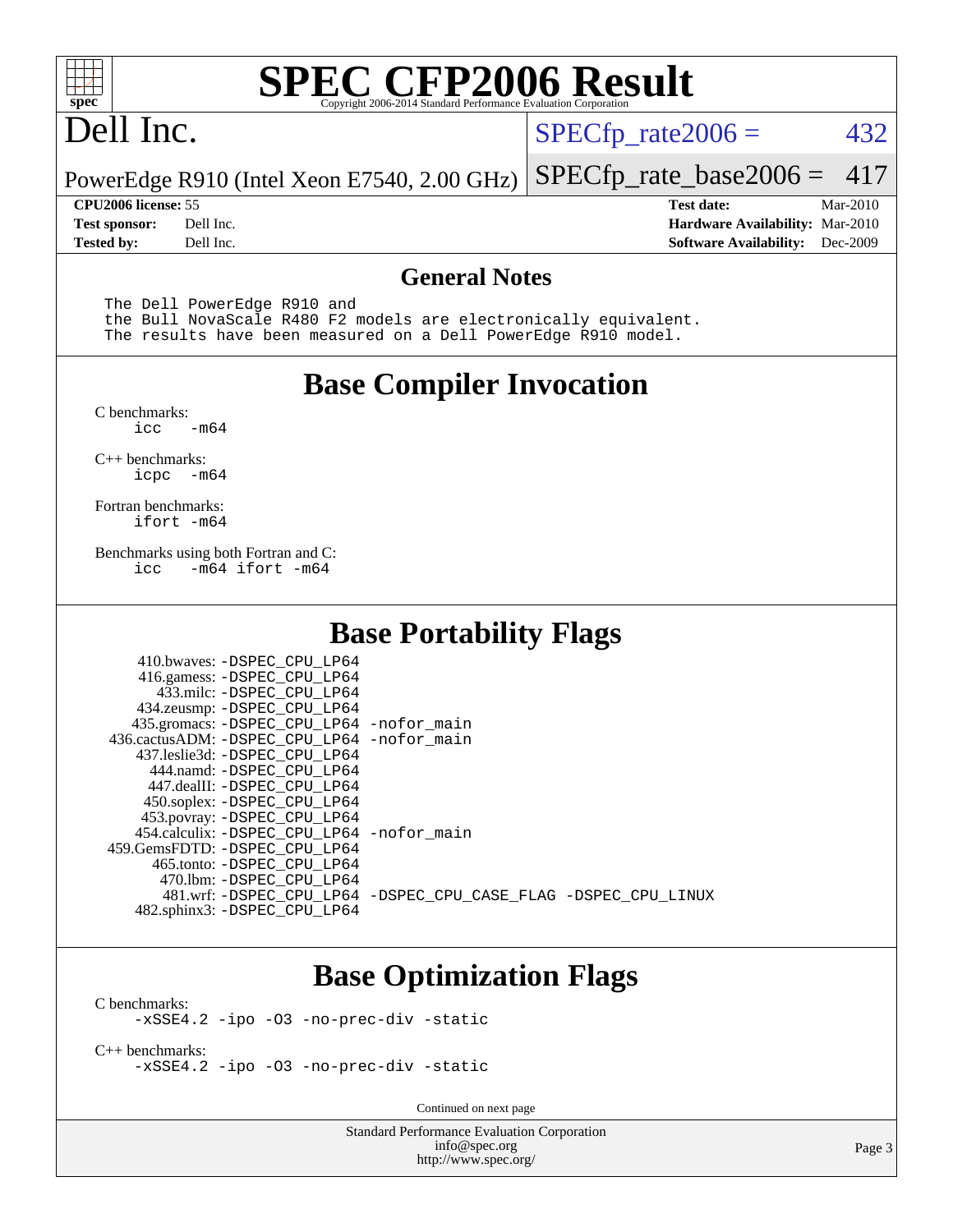

# Dell Inc.

 $SPECTp_rate2006 = 432$ 

PowerEdge R910 (Intel Xeon E7540, 2.00 GHz) [SPECfp\\_rate\\_base2006 =](http://www.spec.org/auto/cpu2006/Docs/result-fields.html#SPECfpratebase2006) 417

**[CPU2006 license:](http://www.spec.org/auto/cpu2006/Docs/result-fields.html#CPU2006license)** 55 **[Test date:](http://www.spec.org/auto/cpu2006/Docs/result-fields.html#Testdate)** Mar-2010 **[Test sponsor:](http://www.spec.org/auto/cpu2006/Docs/result-fields.html#Testsponsor)** Dell Inc. **[Hardware Availability:](http://www.spec.org/auto/cpu2006/Docs/result-fields.html#HardwareAvailability)** Mar-2010 **[Tested by:](http://www.spec.org/auto/cpu2006/Docs/result-fields.html#Testedby)** Dell Inc. **[Software Availability:](http://www.spec.org/auto/cpu2006/Docs/result-fields.html#SoftwareAvailability)** Dec-2009

### **[Base Optimization Flags \(Continued\)](http://www.spec.org/auto/cpu2006/Docs/result-fields.html#BaseOptimizationFlags)**

[Fortran benchmarks](http://www.spec.org/auto/cpu2006/Docs/result-fields.html#Fortranbenchmarks): [-xSSE4.2](http://www.spec.org/cpu2006/results/res2010q3/cpu2006-20100621-11939.flags.html#user_FCbase_f-xSSE42_f91528193cf0b216347adb8b939d4107) [-ipo](http://www.spec.org/cpu2006/results/res2010q3/cpu2006-20100621-11939.flags.html#user_FCbase_f-ipo) [-O3](http://www.spec.org/cpu2006/results/res2010q3/cpu2006-20100621-11939.flags.html#user_FCbase_f-O3) [-no-prec-div](http://www.spec.org/cpu2006/results/res2010q3/cpu2006-20100621-11939.flags.html#user_FCbase_f-no-prec-div) [-static](http://www.spec.org/cpu2006/results/res2010q3/cpu2006-20100621-11939.flags.html#user_FCbase_f-static)

[Benchmarks using both Fortran and C](http://www.spec.org/auto/cpu2006/Docs/result-fields.html#BenchmarksusingbothFortranandC): [-xSSE4.2](http://www.spec.org/cpu2006/results/res2010q3/cpu2006-20100621-11939.flags.html#user_CC_FCbase_f-xSSE42_f91528193cf0b216347adb8b939d4107) [-ipo](http://www.spec.org/cpu2006/results/res2010q3/cpu2006-20100621-11939.flags.html#user_CC_FCbase_f-ipo) [-O3](http://www.spec.org/cpu2006/results/res2010q3/cpu2006-20100621-11939.flags.html#user_CC_FCbase_f-O3) [-no-prec-div](http://www.spec.org/cpu2006/results/res2010q3/cpu2006-20100621-11939.flags.html#user_CC_FCbase_f-no-prec-div) [-static](http://www.spec.org/cpu2006/results/res2010q3/cpu2006-20100621-11939.flags.html#user_CC_FCbase_f-static)

**[Peak Compiler Invocation](http://www.spec.org/auto/cpu2006/Docs/result-fields.html#PeakCompilerInvocation)**

[C benchmarks \(except as noted below\)](http://www.spec.org/auto/cpu2006/Docs/result-fields.html#Cbenchmarksexceptasnotedbelow):  $\text{icc}$  -m64

482.sphinx3: [icc -m32](http://www.spec.org/cpu2006/results/res2010q3/cpu2006-20100621-11939.flags.html#user_peakCCLD482_sphinx3_intel_icc_32bit_a6a621f8d50482236b970c6ac5f55f93)

[C++ benchmarks \(except as noted below\):](http://www.spec.org/auto/cpu2006/Docs/result-fields.html#CXXbenchmarksexceptasnotedbelow) [icpc -m64](http://www.spec.org/cpu2006/results/res2010q3/cpu2006-20100621-11939.flags.html#user_CXXpeak_intel_icpc_64bit_bedb90c1146cab66620883ef4f41a67e)

450.soplex: [icpc -m32](http://www.spec.org/cpu2006/results/res2010q3/cpu2006-20100621-11939.flags.html#user_peakCXXLD450_soplex_intel_icpc_32bit_4e5a5ef1a53fd332b3c49e69c3330699)

[Fortran benchmarks](http://www.spec.org/auto/cpu2006/Docs/result-fields.html#Fortranbenchmarks): [ifort -m64](http://www.spec.org/cpu2006/results/res2010q3/cpu2006-20100621-11939.flags.html#user_FCpeak_intel_ifort_64bit_ee9d0fb25645d0210d97eb0527dcc06e)

[Benchmarks using both Fortran and C](http://www.spec.org/auto/cpu2006/Docs/result-fields.html#BenchmarksusingbothFortranandC): [icc -m64](http://www.spec.org/cpu2006/results/res2010q3/cpu2006-20100621-11939.flags.html#user_CC_FCpeak_intel_icc_64bit_0b7121f5ab7cfabee23d88897260401c) [ifort -m64](http://www.spec.org/cpu2006/results/res2010q3/cpu2006-20100621-11939.flags.html#user_CC_FCpeak_intel_ifort_64bit_ee9d0fb25645d0210d97eb0527dcc06e)

#### **[Peak Portability Flags](http://www.spec.org/auto/cpu2006/Docs/result-fields.html#PeakPortabilityFlags)**

| 410.bwaves: -DSPEC CPU LP64                                    |  |
|----------------------------------------------------------------|--|
| 416.gamess: -DSPEC_CPU_LP64                                    |  |
| 433.milc: -DSPEC CPU LP64                                      |  |
| 434.zeusmp: -DSPEC_CPU_LP64                                    |  |
| 435.gromacs: -DSPEC_CPU_LP64 -nofor_main                       |  |
| 436.cactusADM: -DSPEC CPU LP64 -nofor main                     |  |
| 437.leslie3d: -DSPEC CPU LP64                                  |  |
| 444.namd: -DSPEC CPU LP64                                      |  |
| 447.dealII: -DSPEC CPU LP64                                    |  |
| 453.povray: -DSPEC_CPU_LP64                                    |  |
| 454.calculix: -DSPEC CPU LP64 -nofor main                      |  |
| 459.GemsFDTD: -DSPEC CPU LP64                                  |  |
| 465.tonto: -DSPEC CPU LP64                                     |  |
| 470.1bm: -DSPEC CPU LP64                                       |  |
| 481.wrf: -DSPEC_CPU_LP64 -DSPEC_CPU_CASE_FLAG -DSPEC_CPU_LINUX |  |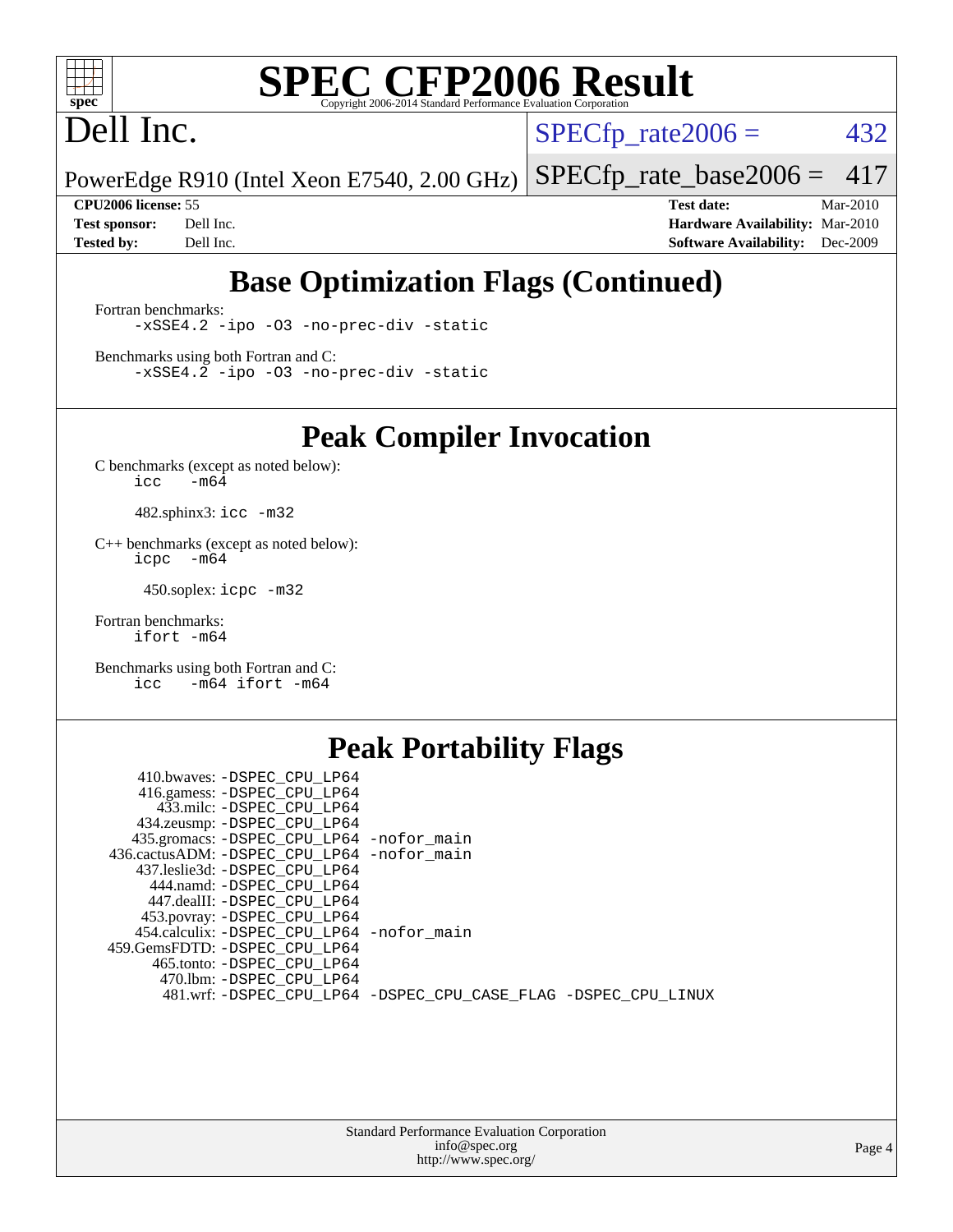

# Dell Inc.

 $SPECTp\_rate2006 = 432$ 

PowerEdge R910 (Intel Xeon E7540, 2.00 GHz) [SPECfp\\_rate\\_base2006 =](http://www.spec.org/auto/cpu2006/Docs/result-fields.html#SPECfpratebase2006) 417

**[CPU2006 license:](http://www.spec.org/auto/cpu2006/Docs/result-fields.html#CPU2006license)** 55 **[Test date:](http://www.spec.org/auto/cpu2006/Docs/result-fields.html#Testdate)** Mar-2010 **[Test sponsor:](http://www.spec.org/auto/cpu2006/Docs/result-fields.html#Testsponsor)** Dell Inc. **[Hardware Availability:](http://www.spec.org/auto/cpu2006/Docs/result-fields.html#HardwareAvailability)** Mar-2010 **[Tested by:](http://www.spec.org/auto/cpu2006/Docs/result-fields.html#Testedby)** Dell Inc. **[Software Availability:](http://www.spec.org/auto/cpu2006/Docs/result-fields.html#SoftwareAvailability)** Dec-2009

### **[Peak Optimization Flags](http://www.spec.org/auto/cpu2006/Docs/result-fields.html#PeakOptimizationFlags)**

#### [C benchmarks](http://www.spec.org/auto/cpu2006/Docs/result-fields.html#Cbenchmarks):

 433.milc: [-xSSE4.2](http://www.spec.org/cpu2006/results/res2010q3/cpu2006-20100621-11939.flags.html#user_peakPASS2_CFLAGSPASS2_LDFLAGS433_milc_f-xSSE42_f91528193cf0b216347adb8b939d4107)(pass 2) [-prof-gen](http://www.spec.org/cpu2006/results/res2010q3/cpu2006-20100621-11939.flags.html#user_peakPASS1_CFLAGSPASS1_LDFLAGS433_milc_prof_gen_e43856698f6ca7b7e442dfd80e94a8fc)(pass 1) [-ipo](http://www.spec.org/cpu2006/results/res2010q3/cpu2006-20100621-11939.flags.html#user_peakPASS2_CFLAGSPASS2_LDFLAGS433_milc_f-ipo)(pass 2) [-O3](http://www.spec.org/cpu2006/results/res2010q3/cpu2006-20100621-11939.flags.html#user_peakPASS2_CFLAGSPASS2_LDFLAGS433_milc_f-O3)(pass 2) [-no-prec-div](http://www.spec.org/cpu2006/results/res2010q3/cpu2006-20100621-11939.flags.html#user_peakPASS2_CFLAGSPASS2_LDFLAGS433_milc_f-no-prec-div)(pass 2) [-static](http://www.spec.org/cpu2006/results/res2010q3/cpu2006-20100621-11939.flags.html#user_peakPASS2_CFLAGSPASS2_LDFLAGS433_milc_f-static)(pass 2) [-prof-use](http://www.spec.org/cpu2006/results/res2010q3/cpu2006-20100621-11939.flags.html#user_peakPASS2_CFLAGSPASS2_LDFLAGS433_milc_prof_use_bccf7792157ff70d64e32fe3e1250b55)(pass 2) [-fno-alias](http://www.spec.org/cpu2006/results/res2010q3/cpu2006-20100621-11939.flags.html#user_peakOPTIMIZE433_milc_f-no-alias_694e77f6c5a51e658e82ccff53a9e63a) [-opt-prefetch](http://www.spec.org/cpu2006/results/res2010q3/cpu2006-20100621-11939.flags.html#user_peakOPTIMIZE433_milc_f-opt-prefetch) 470.1bm:  $-xSSE4$ . 2(pass 2)  $-prof-gen(pass 1) -ipo(pass 2) -O3(pass 2)$  $-prof-gen(pass 1) -ipo(pass 2) -O3(pass 2)$  $-prof-gen(pass 1) -ipo(pass 2) -O3(pass 2)$  $-prof-gen(pass 1) -ipo(pass 2) -O3(pass 2)$  $-prof-gen(pass 1) -ipo(pass 2) -O3(pass 2)$  $-prof-gen(pass 1) -ipo(pass 2) -O3(pass 2)$ [-no-prec-div](http://www.spec.org/cpu2006/results/res2010q3/cpu2006-20100621-11939.flags.html#user_peakPASS2_CFLAGSPASS2_LDFLAGS470_lbm_f-no-prec-div)(pass 2) [-static](http://www.spec.org/cpu2006/results/res2010q3/cpu2006-20100621-11939.flags.html#user_peakPASS2_CFLAGSPASS2_LDFLAGS470_lbm_f-static)(pass 2) [-prof-use](http://www.spec.org/cpu2006/results/res2010q3/cpu2006-20100621-11939.flags.html#user_peakPASS2_CFLAGSPASS2_LDFLAGS470_lbm_prof_use_bccf7792157ff70d64e32fe3e1250b55)(pass 2) [-opt-malloc-options=3](http://www.spec.org/cpu2006/results/res2010q3/cpu2006-20100621-11939.flags.html#user_peakOPTIMIZE470_lbm_f-opt-malloc-options_13ab9b803cf986b4ee62f0a5998c2238) [-ansi-alias](http://www.spec.org/cpu2006/results/res2010q3/cpu2006-20100621-11939.flags.html#user_peakOPTIMIZE470_lbm_f-ansi-alias) [-auto-ilp32](http://www.spec.org/cpu2006/results/res2010q3/cpu2006-20100621-11939.flags.html#user_peakCOPTIMIZE470_lbm_f-auto-ilp32) 482.sphinx3: [-xSSE4.2](http://www.spec.org/cpu2006/results/res2010q3/cpu2006-20100621-11939.flags.html#user_peakOPTIMIZE482_sphinx3_f-xSSE42_f91528193cf0b216347adb8b939d4107) [-ipo](http://www.spec.org/cpu2006/results/res2010q3/cpu2006-20100621-11939.flags.html#user_peakOPTIMIZE482_sphinx3_f-ipo) [-O3](http://www.spec.org/cpu2006/results/res2010q3/cpu2006-20100621-11939.flags.html#user_peakOPTIMIZE482_sphinx3_f-O3) [-no-prec-div](http://www.spec.org/cpu2006/results/res2010q3/cpu2006-20100621-11939.flags.html#user_peakOPTIMIZE482_sphinx3_f-no-prec-div) [-static](http://www.spec.org/cpu2006/results/res2010q3/cpu2006-20100621-11939.flags.html#user_peakOPTIMIZE482_sphinx3_f-static) [-unroll2](http://www.spec.org/cpu2006/results/res2010q3/cpu2006-20100621-11939.flags.html#user_peakCOPTIMIZE482_sphinx3_f-unroll_784dae83bebfb236979b41d2422d7ec2) [C++ benchmarks:](http://www.spec.org/auto/cpu2006/Docs/result-fields.html#CXXbenchmarks) 444.namd: [-xSSE4.2](http://www.spec.org/cpu2006/results/res2010q3/cpu2006-20100621-11939.flags.html#user_peakPASS2_CXXFLAGSPASS2_LDFLAGS444_namd_f-xSSE42_f91528193cf0b216347adb8b939d4107)(pass 2) [-prof-gen](http://www.spec.org/cpu2006/results/res2010q3/cpu2006-20100621-11939.flags.html#user_peakPASS1_CXXFLAGSPASS1_LDFLAGS444_namd_prof_gen_e43856698f6ca7b7e442dfd80e94a8fc)(pass 1) [-ipo](http://www.spec.org/cpu2006/results/res2010q3/cpu2006-20100621-11939.flags.html#user_peakPASS2_CXXFLAGSPASS2_LDFLAGS444_namd_f-ipo)(pass 2) [-O3](http://www.spec.org/cpu2006/results/res2010q3/cpu2006-20100621-11939.flags.html#user_peakPASS2_CXXFLAGSPASS2_LDFLAGS444_namd_f-O3)(pass 2) [-no-prec-div](http://www.spec.org/cpu2006/results/res2010q3/cpu2006-20100621-11939.flags.html#user_peakPASS2_CXXFLAGSPASS2_LDFLAGS444_namd_f-no-prec-div)(pass 2) [-static](http://www.spec.org/cpu2006/results/res2010q3/cpu2006-20100621-11939.flags.html#user_peakPASS2_CXXFLAGSPASS2_LDFLAGS444_namd_f-static)(pass 2) [-prof-use](http://www.spec.org/cpu2006/results/res2010q3/cpu2006-20100621-11939.flags.html#user_peakPASS2_CXXFLAGSPASS2_LDFLAGS444_namd_prof_use_bccf7792157ff70d64e32fe3e1250b55)(pass 2) [-fno-alias](http://www.spec.org/cpu2006/results/res2010q3/cpu2006-20100621-11939.flags.html#user_peakCXXOPTIMIZE444_namd_f-no-alias_694e77f6c5a51e658e82ccff53a9e63a) [-auto-ilp32](http://www.spec.org/cpu2006/results/res2010q3/cpu2006-20100621-11939.flags.html#user_peakCXXOPTIMIZE444_namd_f-auto-ilp32) 447.dealII: basepeak = yes 450.soplex: [-xSSE4.2](http://www.spec.org/cpu2006/results/res2010q3/cpu2006-20100621-11939.flags.html#user_peakPASS2_CXXFLAGSPASS2_LDFLAGS450_soplex_f-xSSE42_f91528193cf0b216347adb8b939d4107)(pass 2) [-prof-gen](http://www.spec.org/cpu2006/results/res2010q3/cpu2006-20100621-11939.flags.html#user_peakPASS1_CXXFLAGSPASS1_LDFLAGS450_soplex_prof_gen_e43856698f6ca7b7e442dfd80e94a8fc)(pass 1) [-ipo](http://www.spec.org/cpu2006/results/res2010q3/cpu2006-20100621-11939.flags.html#user_peakPASS2_CXXFLAGSPASS2_LDFLAGS450_soplex_f-ipo)(pass 2) [-O3](http://www.spec.org/cpu2006/results/res2010q3/cpu2006-20100621-11939.flags.html#user_peakPASS2_CXXFLAGSPASS2_LDFLAGS450_soplex_f-O3)(pass 2) [-no-prec-div](http://www.spec.org/cpu2006/results/res2010q3/cpu2006-20100621-11939.flags.html#user_peakPASS2_CXXFLAGSPASS2_LDFLAGS450_soplex_f-no-prec-div)(pass 2) [-static](http://www.spec.org/cpu2006/results/res2010q3/cpu2006-20100621-11939.flags.html#user_peakPASS2_CXXFLAGSPASS2_LDFLAGS450_soplex_f-static)(pass 2) [-prof-use](http://www.spec.org/cpu2006/results/res2010q3/cpu2006-20100621-11939.flags.html#user_peakPASS2_CXXFLAGSPASS2_LDFLAGS450_soplex_prof_use_bccf7792157ff70d64e32fe3e1250b55)(pass 2) [-opt-malloc-options=3](http://www.spec.org/cpu2006/results/res2010q3/cpu2006-20100621-11939.flags.html#user_peakOPTIMIZE450_soplex_f-opt-malloc-options_13ab9b803cf986b4ee62f0a5998c2238) 453.povray: [-xSSE4.2](http://www.spec.org/cpu2006/results/res2010q3/cpu2006-20100621-11939.flags.html#user_peakPASS2_CXXFLAGSPASS2_LDFLAGS453_povray_f-xSSE42_f91528193cf0b216347adb8b939d4107)(pass 2) [-prof-gen](http://www.spec.org/cpu2006/results/res2010q3/cpu2006-20100621-11939.flags.html#user_peakPASS1_CXXFLAGSPASS1_LDFLAGS453_povray_prof_gen_e43856698f6ca7b7e442dfd80e94a8fc)(pass 1) [-ipo](http://www.spec.org/cpu2006/results/res2010q3/cpu2006-20100621-11939.flags.html#user_peakPASS2_CXXFLAGSPASS2_LDFLAGS453_povray_f-ipo)(pass 2) [-O3](http://www.spec.org/cpu2006/results/res2010q3/cpu2006-20100621-11939.flags.html#user_peakPASS2_CXXFLAGSPASS2_LDFLAGS453_povray_f-O3)(pass 2) [-no-prec-div](http://www.spec.org/cpu2006/results/res2010q3/cpu2006-20100621-11939.flags.html#user_peakPASS2_CXXFLAGSPASS2_LDFLAGS453_povray_f-no-prec-div)(pass 2) [-static](http://www.spec.org/cpu2006/results/res2010q3/cpu2006-20100621-11939.flags.html#user_peakPASS2_CXXFLAGSPASS2_LDFLAGS453_povray_f-static)(pass 2) [-prof-use](http://www.spec.org/cpu2006/results/res2010q3/cpu2006-20100621-11939.flags.html#user_peakPASS2_CXXFLAGSPASS2_LDFLAGS453_povray_prof_use_bccf7792157ff70d64e32fe3e1250b55)(pass 2) [-unroll4](http://www.spec.org/cpu2006/results/res2010q3/cpu2006-20100621-11939.flags.html#user_peakCXXOPTIMIZE453_povray_f-unroll_4e5e4ed65b7fd20bdcd365bec371b81f) [-ansi-alias](http://www.spec.org/cpu2006/results/res2010q3/cpu2006-20100621-11939.flags.html#user_peakCXXOPTIMIZE453_povray_f-ansi-alias) [Fortran benchmarks](http://www.spec.org/auto/cpu2006/Docs/result-fields.html#Fortranbenchmarks): 410.bwaves: [-xSSE4.2](http://www.spec.org/cpu2006/results/res2010q3/cpu2006-20100621-11939.flags.html#user_peakOPTIMIZE410_bwaves_f-xSSE42_f91528193cf0b216347adb8b939d4107) [-ipo](http://www.spec.org/cpu2006/results/res2010q3/cpu2006-20100621-11939.flags.html#user_peakOPTIMIZE410_bwaves_f-ipo) [-O3](http://www.spec.org/cpu2006/results/res2010q3/cpu2006-20100621-11939.flags.html#user_peakOPTIMIZE410_bwaves_f-O3) [-no-prec-div](http://www.spec.org/cpu2006/results/res2010q3/cpu2006-20100621-11939.flags.html#user_peakOPTIMIZE410_bwaves_f-no-prec-div) [-static](http://www.spec.org/cpu2006/results/res2010q3/cpu2006-20100621-11939.flags.html#user_peakOPTIMIZE410_bwaves_f-static) [-opt-prefetch](http://www.spec.org/cpu2006/results/res2010q3/cpu2006-20100621-11939.flags.html#user_peakOPTIMIZE410_bwaves_f-opt-prefetch)  $416$ .gamess:  $-xSSE4$ .  $2(pass 2)$  -prof-qen(pass 1) [-ipo](http://www.spec.org/cpu2006/results/res2010q3/cpu2006-20100621-11939.flags.html#user_peakPASS2_FFLAGSPASS2_LDFLAGS416_gamess_f-ipo)(pass 2) -03(pass 2) [-no-prec-div](http://www.spec.org/cpu2006/results/res2010q3/cpu2006-20100621-11939.flags.html#user_peakPASS2_FFLAGSPASS2_LDFLAGS416_gamess_f-no-prec-div)(pass 2) [-static](http://www.spec.org/cpu2006/results/res2010q3/cpu2006-20100621-11939.flags.html#user_peakPASS2_FFLAGSPASS2_LDFLAGS416_gamess_f-static)(pass 2) [-prof-use](http://www.spec.org/cpu2006/results/res2010q3/cpu2006-20100621-11939.flags.html#user_peakPASS2_FFLAGSPASS2_LDFLAGS416_gamess_prof_use_bccf7792157ff70d64e32fe3e1250b55)(pass 2) [-unroll2](http://www.spec.org/cpu2006/results/res2010q3/cpu2006-20100621-11939.flags.html#user_peakOPTIMIZE416_gamess_f-unroll_784dae83bebfb236979b41d2422d7ec2) [-Ob0](http://www.spec.org/cpu2006/results/res2010q3/cpu2006-20100621-11939.flags.html#user_peakOPTIMIZE416_gamess_f-Ob_n_fbe6f6428adb7d4b74b1e99bb2444c2d) [-ansi-alias](http://www.spec.org/cpu2006/results/res2010q3/cpu2006-20100621-11939.flags.html#user_peakOPTIMIZE416_gamess_f-ansi-alias) [-scalar-rep-](http://www.spec.org/cpu2006/results/res2010q3/cpu2006-20100621-11939.flags.html#user_peakOPTIMIZE416_gamess_f-disablescalarrep_abbcad04450fb118e4809c81d83c8a1d) 434.zeusmp: basepeak = yes 437.leslie3d: [-xSSE4.2](http://www.spec.org/cpu2006/results/res2010q3/cpu2006-20100621-11939.flags.html#user_peakOPTIMIZE437_leslie3d_f-xSSE42_f91528193cf0b216347adb8b939d4107) [-ipo](http://www.spec.org/cpu2006/results/res2010q3/cpu2006-20100621-11939.flags.html#user_peakOPTIMIZE437_leslie3d_f-ipo) [-O3](http://www.spec.org/cpu2006/results/res2010q3/cpu2006-20100621-11939.flags.html#user_peakOPTIMIZE437_leslie3d_f-O3) [-no-prec-div](http://www.spec.org/cpu2006/results/res2010q3/cpu2006-20100621-11939.flags.html#user_peakOPTIMIZE437_leslie3d_f-no-prec-div) [-static](http://www.spec.org/cpu2006/results/res2010q3/cpu2006-20100621-11939.flags.html#user_peakOPTIMIZE437_leslie3d_f-static) 459.GemsFDTD: [-xSSE4.2](http://www.spec.org/cpu2006/results/res2010q3/cpu2006-20100621-11939.flags.html#user_peakPASS2_FFLAGSPASS2_LDFLAGS459_GemsFDTD_f-xSSE42_f91528193cf0b216347adb8b939d4107)(pass 2) [-prof-gen](http://www.spec.org/cpu2006/results/res2010q3/cpu2006-20100621-11939.flags.html#user_peakPASS1_FFLAGSPASS1_LDFLAGS459_GemsFDTD_prof_gen_e43856698f6ca7b7e442dfd80e94a8fc)(pass 1) [-ipo](http://www.spec.org/cpu2006/results/res2010q3/cpu2006-20100621-11939.flags.html#user_peakPASS2_FFLAGSPASS2_LDFLAGS459_GemsFDTD_f-ipo)(pass 2) [-O3](http://www.spec.org/cpu2006/results/res2010q3/cpu2006-20100621-11939.flags.html#user_peakPASS2_FFLAGSPASS2_LDFLAGS459_GemsFDTD_f-O3)(pass 2) [-no-prec-div](http://www.spec.org/cpu2006/results/res2010q3/cpu2006-20100621-11939.flags.html#user_peakPASS2_FFLAGSPASS2_LDFLAGS459_GemsFDTD_f-no-prec-div)(pass 2) [-static](http://www.spec.org/cpu2006/results/res2010q3/cpu2006-20100621-11939.flags.html#user_peakPASS2_FFLAGSPASS2_LDFLAGS459_GemsFDTD_f-static)(pass 2) [-prof-use](http://www.spec.org/cpu2006/results/res2010q3/cpu2006-20100621-11939.flags.html#user_peakPASS2_FFLAGSPASS2_LDFLAGS459_GemsFDTD_prof_use_bccf7792157ff70d64e32fe3e1250b55)(pass 2) [-unroll2](http://www.spec.org/cpu2006/results/res2010q3/cpu2006-20100621-11939.flags.html#user_peakOPTIMIZE459_GemsFDTD_f-unroll_784dae83bebfb236979b41d2422d7ec2) [-Ob0](http://www.spec.org/cpu2006/results/res2010q3/cpu2006-20100621-11939.flags.html#user_peakOPTIMIZE459_GemsFDTD_f-Ob_n_fbe6f6428adb7d4b74b1e99bb2444c2d)  $465$ .tonto:  $-xSSE4$ .  $2(pass 2)$  [-prof-gen](http://www.spec.org/cpu2006/results/res2010q3/cpu2006-20100621-11939.flags.html#user_peakPASS1_FFLAGSPASS1_LDFLAGS465_tonto_prof_gen_e43856698f6ca7b7e442dfd80e94a8fc)(pass 1) [-ipo](http://www.spec.org/cpu2006/results/res2010q3/cpu2006-20100621-11939.flags.html#user_peakPASS2_FFLAGSPASS2_LDFLAGS465_tonto_f-ipo)(pass 2) [-O3](http://www.spec.org/cpu2006/results/res2010q3/cpu2006-20100621-11939.flags.html#user_peakPASS2_FFLAGSPASS2_LDFLAGS465_tonto_f-O3)(pass 2) [-no-prec-div](http://www.spec.org/cpu2006/results/res2010q3/cpu2006-20100621-11939.flags.html#user_peakPASS2_FFLAGSPASS2_LDFLAGS465_tonto_f-no-prec-div)(pass 2) [-static](http://www.spec.org/cpu2006/results/res2010q3/cpu2006-20100621-11939.flags.html#user_peakPASS2_FFLAGSPASS2_LDFLAGS465_tonto_f-static)(pass 2) [-prof-use](http://www.spec.org/cpu2006/results/res2010q3/cpu2006-20100621-11939.flags.html#user_peakPASS2_FFLAGSPASS2_LDFLAGS465_tonto_prof_use_bccf7792157ff70d64e32fe3e1250b55)(pass 2) [-unroll4](http://www.spec.org/cpu2006/results/res2010q3/cpu2006-20100621-11939.flags.html#user_peakOPTIMIZE465_tonto_f-unroll_4e5e4ed65b7fd20bdcd365bec371b81f) [-auto](http://www.spec.org/cpu2006/results/res2010q3/cpu2006-20100621-11939.flags.html#user_peakOPTIMIZE465_tonto_f-auto) [-inline-calloc](http://www.spec.org/cpu2006/results/res2010q3/cpu2006-20100621-11939.flags.html#user_peakOPTIMIZE465_tonto_f-inline-calloc) [-opt-malloc-options=3](http://www.spec.org/cpu2006/results/res2010q3/cpu2006-20100621-11939.flags.html#user_peakOPTIMIZE465_tonto_f-opt-malloc-options_13ab9b803cf986b4ee62f0a5998c2238) [Benchmarks using both Fortran and C](http://www.spec.org/auto/cpu2006/Docs/result-fields.html#BenchmarksusingbothFortranandC): Continued on next page

> Standard Performance Evaluation Corporation [info@spec.org](mailto:info@spec.org) <http://www.spec.org/>